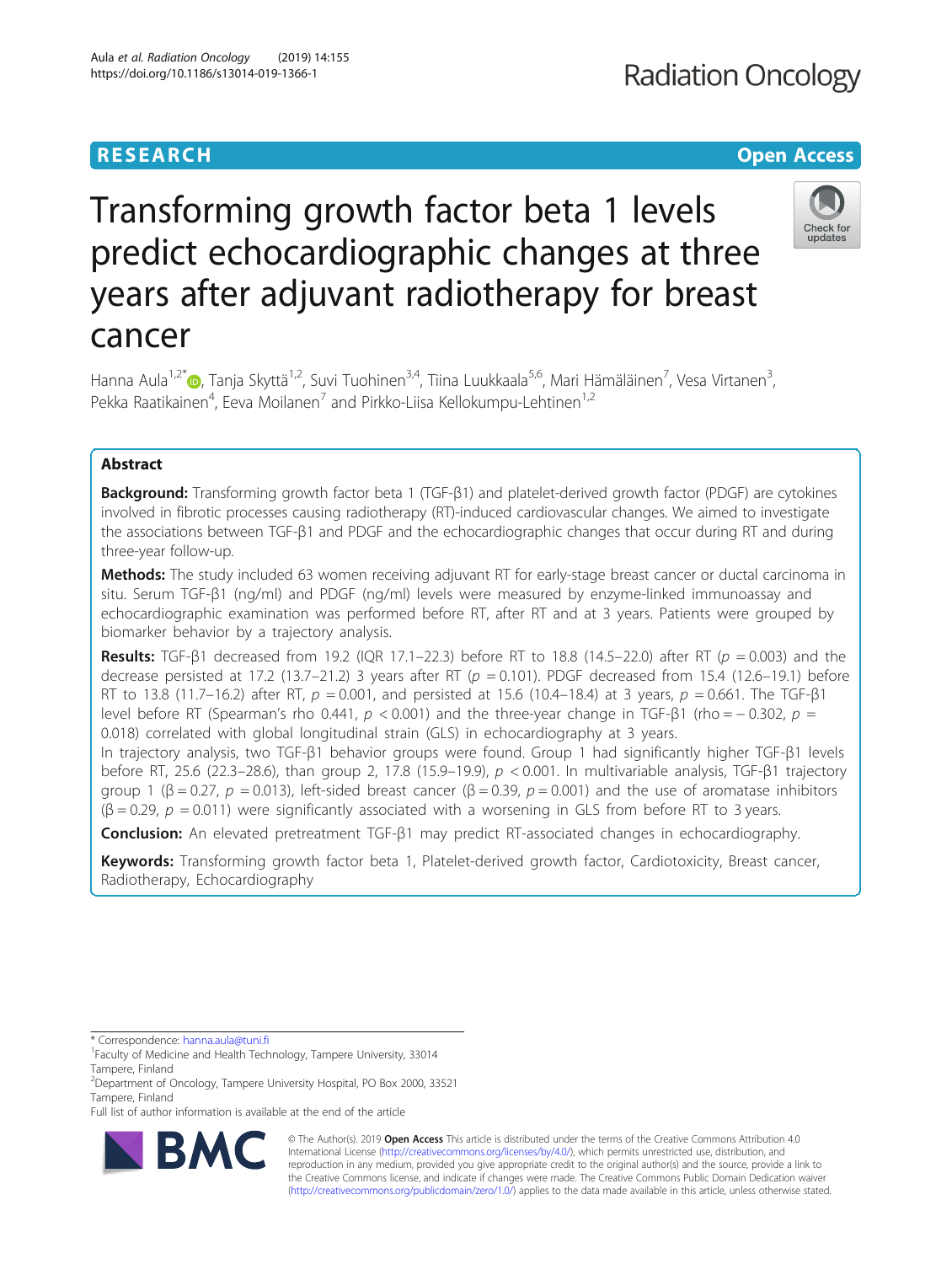# Background

Adjuvant radiotherapy (RT) of breast cancer is associated with an increased risk of cardiovascular morbidity and mortality [[1\]](#page-7-0). Transforming growth factor beta 1 (TGF-β1) is involved in the process responsible for the long-term fibrotic effects of RT, including cardiovascular changes and morbidity [[2\]](#page-7-0). TGF-β1 is produced by platelets, macrophages, fibroblasts, monocytes, and epithelial and endothelial cells [\[2](#page-7-0)]. In a radiation fibrosis model, the production of profibrotic cytokines, such as TGF-β1 and platelet-derived growth factor (PDGF), is thought to be induced by radiation, which in turn activates fibroblasts. It is suggested that cytokines play an initiative role, but may not be necessary to maintain the fibrotic process [\[2](#page-7-0)].

TGF-β1 is also released following myocardial injury, exerting profibrotic actions on the myocardium. This process is involved in the pathogenesis of different myocardial diseases [[3\]](#page-7-0). Elevated levels of TGF-β1 are also present in various fibrotic diseases, such as hepatic fibrosis, idiopathic pulmonary fibrosis, myelofibrosis or systemic sclerosis [[4\]](#page-7-0). In addition, variation in circulating TGF-β1 levels is also caused by genetic factors [\[5\]](#page-7-0). Mutations in genes determining TGF-β1 levels may be responsible for susceptibility to radiation injury, such as breast fibrosis or increased cardiovascular morbidity [\[6,](#page-7-0) [7](#page-7-0)].

Only a few studies have examined the effect of adjuvant breast cancer RT on the circulating levels of TGFβ1. Two studies have reported that patients who developed fibrosis of the breast as sequelae of external beam RT had higher baseline levels of TGF-β1 than those who did not develop fibrosis [\[8,](#page-7-0) [9](#page-7-0)]. We reported that patients receiving adjuvant RT for breast cancer with echocardiographic changes from before to after RT had higher baseline TGF- β1 levels and their TGF-β1 and PDGF levels decreased during RT [\[10](#page-7-0)].

Our aim was to study the behavior of the TGF-β1 and PDGF levels and their association with the echocardiographic changes from before RT to immediately after and 3 years after RT.

# Materials and methods

# Patients

Altogether, 63 patients with available serum samples, receiving postoperative RT for breast cancer or ductal carcinoma in situ (DCIS) were included in this prospective, observational, single-center study. The included patients had breast-conserving surgery ( $n = 62$ ) or a mastectomy  $(n = 1)$  before RT, but none received chemotherapy. Earlier publication describes the key inclusion and exclusion criteria in detail [\[11](#page-7-0)]. The Tampere University hospital ethics committee approved the study (R10160) and informed consent was obtained from all participants.

# Radiotherapy

A detailed description of the RT protocol is found in an earlier publication [\[12](#page-7-0)]. Briefly, the planning target volume (PTV) received either 50 Gy in 2 Gy fractions or 42.56 Gy in 2.66 Gy fractions. The remaining breast after breast-conserving surgery or the chest wall after mastectomy with margins constituted the PTV. For the one patient with axillary node-positive disease, PTV included the axillary and supraclavicular areas.

# Serum biomarker analysis

TGF-β1, PDGF and N-terminal pro-brain natriuretic peptide (proBNP) were analyzed from serum samples drawn at the start of RT, at the end of RT and 3 years after RT. Concentrations of TGF-β1 and PDGF-AB were measured by enzyme-linked immunosorbent assay with reagents from R&D Systems Europe Ltd. (Abingdon, UK). Samples were stored at − 80 °C and all samples were analyzed simultaneously with reagents from the same batch. Samples from before and after RT were also reanalyzed  $[10]$  $[10]$  $[10]$ . The detection limit and the interassay coefficient of variation were 7.8 ng/ml and 5.1% for TGF-β1 and 3.9 ng/ml and 3.5% for PDGF-AB, respectively.

# Echocardiographic examination

Echocardiographic examination was performed at the same time points as when the serum samples were drawn. A single cardiologist (ST) performed all the examinations by a commercially available ultrasound machine (Philips iE33 ultrasound system; Philips, Bothell, WA, USA) and a 1–5 MHz matrix-array X5–1 transducer, as described previously [\[13](#page-7-0), [14\]](#page-7-0).

# Statistical analysis

The median and interquartile range (IQR) were calculated for variables with skewed distributions. The Wilcoxon signed-rank test was used to test for change in a variable between measurements before RT, after RT and at 3 years. The linear relationship between continuous variables was determined using Spearman's correlation. The Mann-Whitney U-test for continuous variables was used to test for differences in the biomarkers, echocardiographic measurements or radiation doses between two groups. Group based trajectory modeling was used to determine the two trajectory groups [\[15\]](#page-7-0). The trajectory groups were created according to the three measurements of TGF-β1 or PDGF in each patient as a continuous outcome measure and the groups represent clusters of individuals with similar trajectories and outcomes over time  $[16]$ . Models were fitted by using the flexmix package [[17](#page-7-0)] of the statistical program R, version 3.3.0, from the R Foundation for Statistical Computing  $[18]$  $[18]$ . The relative goodness of fit was assessed using Bayesian information criteria (BIC). Fischer's exact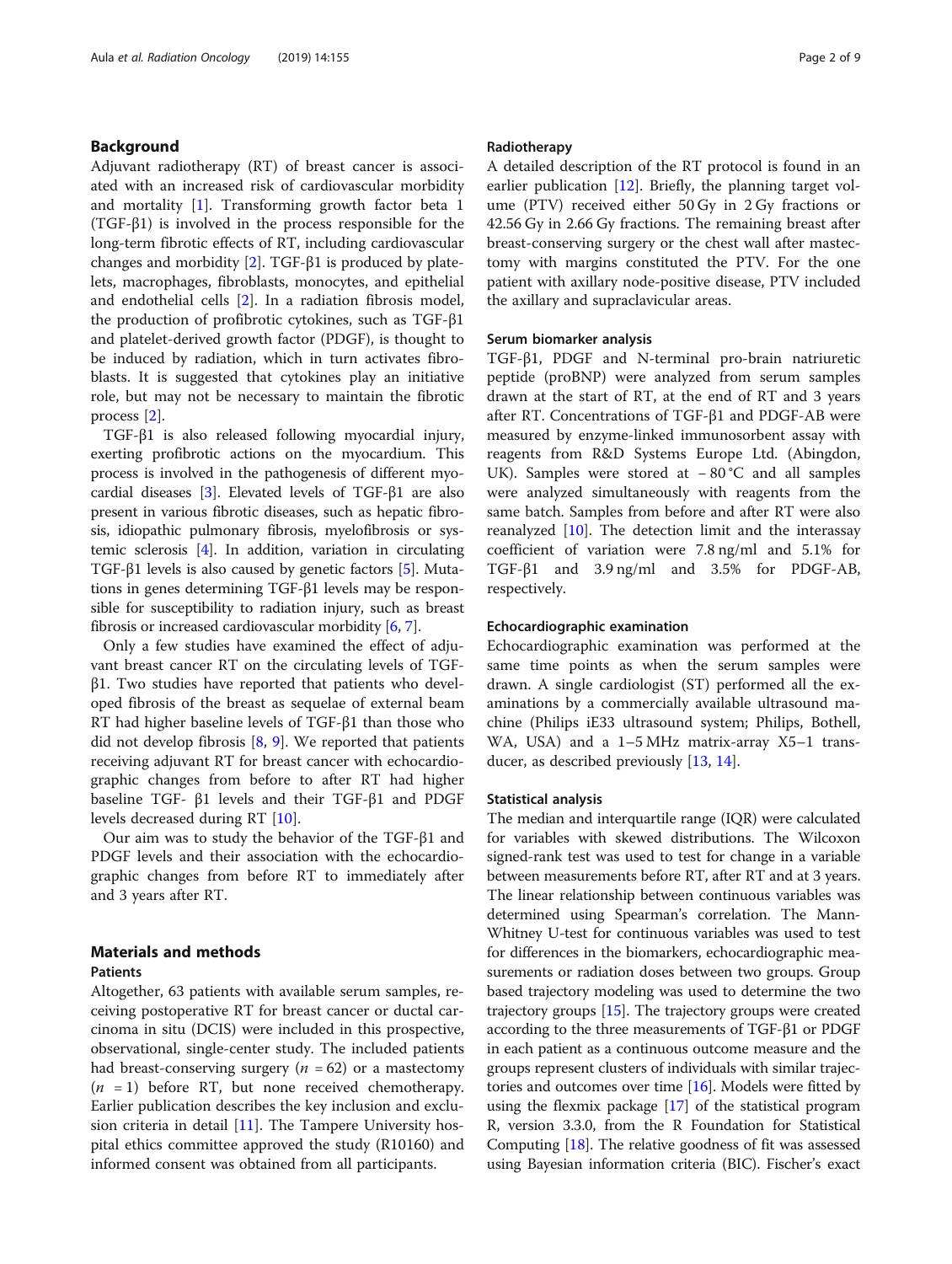test was used to test for differences in categorical variables in the two trajectory groups. Linear regression was used to test multivariable associations with the change in GLS over 3 years. IBM SPSS Statistics software, version 25 for Windows (Armonk, NY, USA) was used for statistical testing. P-values under 0.05 were considered statistically significant.

# Results

# TGF-β1, PDGF and proBNP

Including all 63 patients, the median TGF-β1 decreased significantly during RT,  $p = 0.003$  (Table 1). At the three-year follow-up, the median TGF-β1 level remained lower than before RT,  $p = 0.001$ . The median PDGF also decreased during RT,  $p = 0.001$ . The difference in median PDGF levels between before RT and at 3 years remained significant,  $p = 0.046$ . The median proBNP  $(n = 62)$  was stable during RT,  $p = 0.325$ , but increased by the three-year follow-up,  $p < 0.001$ .

The correlations of TGF-β1 and PDGF at corresponding time points and the changes between these time points are shown in Table [2](#page-3-0). There were significant correlations between the TGF-β1 and PDGF as well as between the TGF-β1 and proBNP levels (Table [2](#page-3-0)), but PDGF and proBNP did not correlate together.

#### TGF-β1, PDGF and baseline characteristics

Age inversely correlated with the TGF-β1 level at 3 years  $(rho = -0.310, p = 0.013)$  and the change in TGF- $\beta$ 1 from before RT to 3 years (rho =  $-0.280, p = 0.026$ ). There was no significant correlation between TGF-β1 and body mass index (BMI) or time from surgery to RT. Furthermore, there was no statistically significant difference in the TGF-β1 levels before RT in groups with different comorbidities or the use of medication, e.g. hypertension, hypothyrosis, coronary artery disease (CAD), smoking, diabetes and use of aromatase inhibitors (AI), tamoxifen, angiotensin convertase inhibitors (ACE), acetylsalicylic acid (ASA), or statins.

PDGF at 3 years also inversely correlated with age  $(rho = -0.348, p = 0.005)$ , but not with BMI or time from surgery to RT. Statin-users had lower median PDGF levels before RT than did nonusers, 12.0 (10.2– 16.5) ng/ml and 16.5 (13.4–20.4) ng/ml, respectively  $(p = 0.024)$ . Furthermore, tamoxifen-users had lower

median PDGF levels after RT than nonusers did, 12.1 (11.6–17.3) ng/ml and 15.6 (12.8–20.1) ng/ml, respectively ( $p = 0.041$ ). There were no differences in the median PDGF levels according to the other baseline characteristics.

# TGF-β1 and PDGF levels and echocardiographic measurements

The TGF-β1 and PDGF levels before RT, after RT, at 3 years, and the changes between these time points correlated with different structural and functional parameters in echocardiography. Echocardiographic measurements are presented in Additional file [1](#page-6-0): Table S1. The significant correlations for TGF-β1 and PDGF after RT and at 3 years and echocardiography are presented in Additional file [2](#page-6-0): Table S2.

# Correlations with structural echocardiographic measurement

The interventricular septum (IVS) (rho 0.256,  $p = 0.042$ ) and posterior wall (PW) (rho = 0.318,  $p = 0.011$ ) thicknesses and the left ventricular end systolic diameter (LVESD) (rho 0.300,  $p = 0.017$ ) after RT correlated with TGF-β1 before RT. Additionally, the IVS (rho 0.428,  $p$  < 0.001) and PW (rho = 0.389,  $p = 0.002$ ) thicknesses at 3 years correlated with the TGF-β1 level before RT.

Furthermore, the change in TGF-β1 during RT inversely correlated with the change in septal calibrated integrated backscatter (scIBS) during RT (rho =  $-0.289$ ,  $p = 0.023$ ). The change in TGF-β1 from before RT to 3 years inversely correlated with the change in IVS from before RT to 3 years (rho =  $-0.255$ ,  $p = 0.044$ ) and the IVS at 3 years  $(rho = -0.383, p = 0.002)$ .

The PDGF level before RT correlated with the change in IVS from before RT to 3 years (rho =  $0.306$ ,  $p = 0.015$ ). The PDGF change during RT correlated inversely with the posterior calibrated integrated backscatter (pcIBS) before RT  $(rho = -0.341, p = 0.007)$  and positively with the change in pcIBS during RT (rho =  $0.307$ ,  $p = 0.016$ ) and the change in pcIBS from baseline to 3 years (rho = 0.336,  $p = 0.009$ ). The PDGF change from before RT to 3 years correlated positively with the change in left ventricular end diastolic diameter (LVEDD) (rho = 0.267,  $p = 0.035$ ) and negatively with the change in IVS (rho =  $-0.385$ ,  $p = 0.002$ ) from before RT to 3 years.

Table 1 TGF-β1, PDGF and proBNP levels in the whole study population

|                      |    | Before RT |                  | After RT |                  | Three years |                  |       |         |         |
|----------------------|----|-----------|------------------|----------|------------------|-------------|------------------|-------|---------|---------|
|                      | n  | Md        | <b>IOR</b>       | Md       | <b>IOR</b>       | Md          | <b>IOR</b>       |       |         | D.      |
| $TGF-\beta1 (nq/ml)$ | 63 | 19.2      | $(17.1 - 22.3)$  | 18.8     | $(14.5 - 22.0)$  | 17.2        | $(13.7 - 21.2)$  | 0.003 | 0.001   | 0.101   |
| PDGF (ng/ml)         | 63 | 15.4      | $(12.6 - 19.1)$  | 13.8     | $(11.7 - 16.2)$  | 15.6        | $(10.4 - 18.4)$  | 0.001 | 0.046   | 0.661   |
| proBNP (ng/l)        | 62 | 75.5      | $(42.5 - 125.5)$ | 75.0     | $(35.5 - 132.8)$ | 101.0       | $(55.5 - 183.3)$ | 0.325 | < 0.001 | < 0.001 |

TGF-β1 Transforming growth factor beta 1, PDGF Platelet-derived growth factor, proBNP N-terminal pro-brain natriuretic peptide, RT Radiotherapy, Md Median, IQR Interquartile range,  $p^1$  Change from before to after RT,  $p^2$  Change from before to 3 years after RT,  $p^3$  Change from after RT to 3 years after RT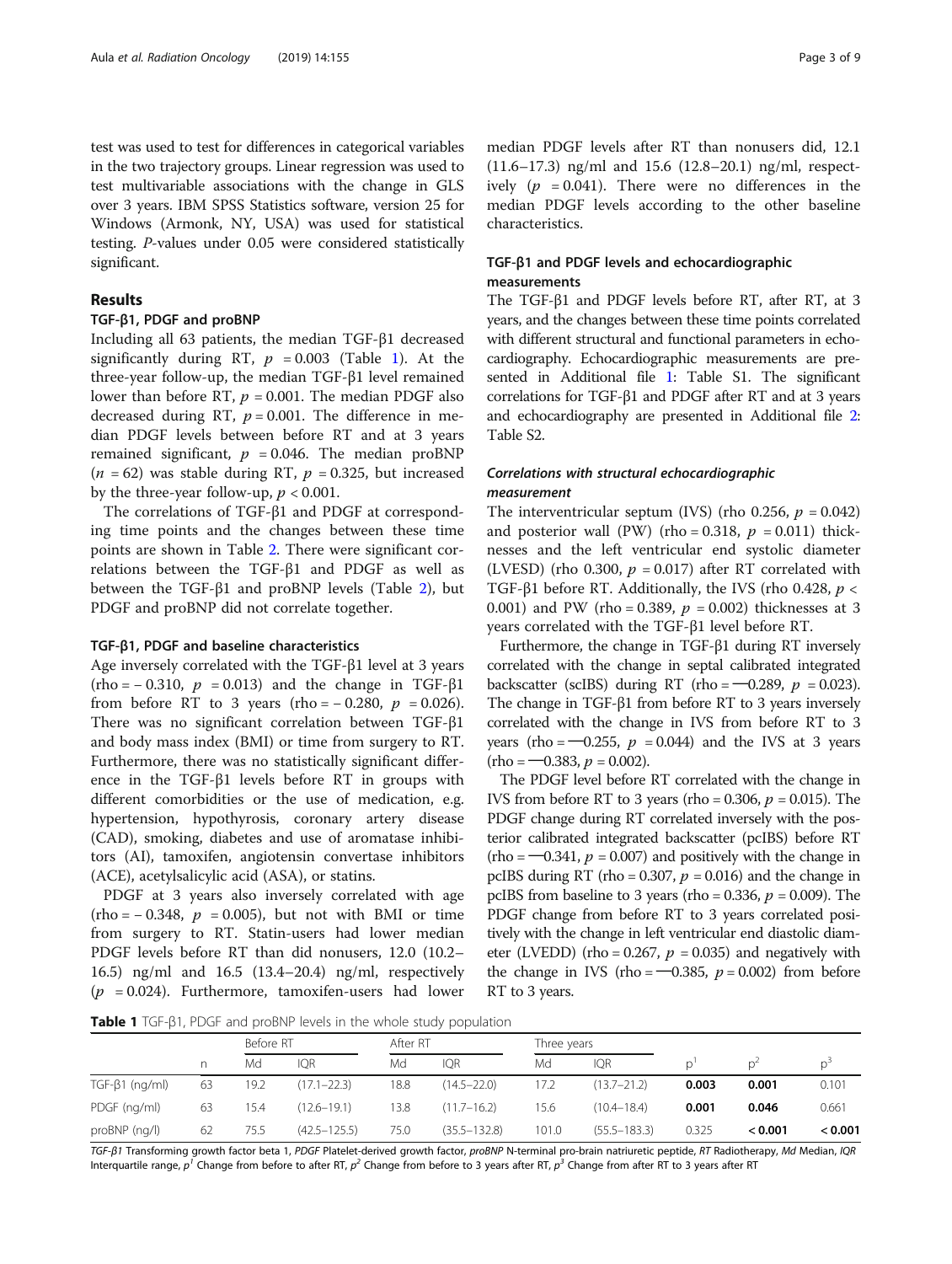## <span id="page-3-0"></span>Table 2 Correlations between TGF-B1, PDGF and proBNP

| conclusions settlecting principle of and proprin |                           |                          |                   |                                        |                                       |                                      |
|--------------------------------------------------|---------------------------|--------------------------|-------------------|----------------------------------------|---------------------------------------|--------------------------------------|
|                                                  | $TGF-\beta1$<br>before RT | $TGF-\beta1$<br>after RT | TGF-B1<br>3 years | Change in TGF-ß1<br>before RT-after RT | Change in TGF-B1<br>before RT-3 years | Change in TGF-B1<br>after RT-3 years |
| PDGF before RT                                   | 0.667                     | 0.222                    | 0.132             | $-0.405$                               | $-0.480$                              | $-0.088$                             |
| PDGF after RT                                    | 0.453                     | 0.713                    | 0.316             | 0.249                                  | $-0.141$                              | $-0.361$                             |
| PDGF 3 years                                     | 0.299                     | 0.338                    | 0.749             | 0.022                                  | 0.336                                 | 0.414                                |
| Change in PDGF before RT-after RT                | $-0.221$                  | 0.481                    | 0.246             | 0.646                                  | 0.363                                 | $-0.204$                             |
| Change in PDGF before RT-3 years                 | $-0.254$                  | $-0.128$                 | 0.625             | 0.308                                  | 0.739                                 | 0.513                                |
| Change in PDGF after RT-3 years                  | $-0.132$                  | $-0.267$                 | 0.544             | $-0.152$                               | 0.600                                 | 0.826                                |
| proBNP before RT                                 | 0.298                     | $-0.037$                 | $-0.040$          | $-0.325$                               | $-0.280$                              | $-0.050$                             |
| proBNP after RT                                  | 0.265                     | $-0.041$                 | $-0.006$          | $-0.252$                               | $-0.183$                              | $-0.005$                             |
| proBNP 3 years                                   | 0.293                     | $-0.060$                 | $-0.061$          | $-0.321$                               | $-0.297$                              | $-0.070$                             |
| Change in proBNP before RT-after RT              | $-0.040$                  | $-0.016$                 | 0.054             | 0.101                                  | 0.150                                 | 0.075                                |
| Change in proBNP before RT-3 years               | 0.114                     | 0.087                    | 0.004             | $-0.023$                               | $-0.111$                              | $-0.129$                             |
| Change in proBNP after RT-3 years                | 0.212                     | 0.018                    | 0.004             | $-0.259$                               | $-0.232$                              | $-0.060$                             |

TGF-β1 transforming growth factor beta 1, PDGF Platelet-derived growth factor, proBNP N-terminal pro-brain natriuretic peptide, RT Radiotherapy, Correlation coefficients (Spearman's rho) in bold are statistically significant ( $p < 0.05$ )

# Correlations with systolic echocardiographic measurements The global longitudinal strain (GLS) at 3 years correlated positively with the TGF-β1 level before RT (rho 0.441,  $p < 0.001$ ) and inversely with the TGF- $\beta$ 1 change during RT (rho =  $-0.302$ ,  $p = 0.018$ ). Furthermore, the GLS change from before RT to 3 years inversely correlated with the PDGF level before RT (rho =  $-0.288$ ,  $p =$ 0.022). Likewise, the PDGF change during RT correlated with the TAPSE change from before RT to 3 years  $(rho = 0.262, p = 0.045).$

# Correlations with measurements of filling pressure and diastology in echocardiography

The TGF-β1 level before RT inversely correlated with the mitral early inflow wave velocity (mitral E) (rho  $-0.300$ ,  $p = 0.017$ ) after RT. The PDGF level before RT inversely correlated with the mitral E before RT (rho = —0.288,  $p = 0.022$ ), after RT (rho = —0.416,  $p = 0.001$ ) and at three years (rho =  $-0.270$ ,  $p = 0.033$ ).

## TGF-β1 trajectories

Trajectory analysis was performed to group the patients by behavior of TGF-β1. Group 1 ( $n = 19$ ) had significantly higher levels of TGF-β1 before RT, after RT and at 3 years than group 2 ( $n = 44$ ),  $p < 0.001$  for all time points (Table [3\)](#page-4-0). In group 1, there was a tendency for TGF-β1 levels to decrease from before to after RT and to the three-year follow-up,  $p = 0.066$  and  $p = 0.080$  respectively. In group 2, there was a significant decrease in the TGF-β1 level from baseline to after RT,  $p = 0.023$ , and to the three-year follow-up,  $p = 0.006$ . The groups were similar in baseline characteristics (Table [3\)](#page-4-0), and there were no significant differences in the proBNP levels at the three time points between the groups.

Echocardiographic parameters by the two trajectory groups are shown in Table [4.](#page-5-0) Baseline measurements were similar between the two groups. The IVS at 3 years, the PW after RT and the PW at 3 years were significantly different between the groups,  $p = 0.016$ ,  $p = 0.039$ and  $p = 0.010$ , respectively. There was a tendency for a difference in GLS at 3 years,  $p = 0.081$ . During RT, there was a significant change for group 1 in IVS ( $p = 0.036$ ), PW ( $p = 0.030$ ), TAPSE ( $p = 0.021$ ) and scIBS ( $p =$ 0.030). For group 2 there was a significant change during RT in TAPSE ( $p = 0.030$ ) and scIBS ( $p = 0.007$ ). During the three-year follow-up, GLS and scIBS significantly worsened from baseline in group 1,  $p = 0.013$  and  $p <$ 0.001, respectively. In group 2, PW decreased and scIBS increased from baseline to 3 years,  $p = 0.028$  and  $p =$ 0.002, respectively. Radiation doses to the heart, left ventricle (LV), right ventricle (RV) and the left anterior descending artery (LAD) were similar between the two trajectory groups (Additional file [3:](#page-6-0) Table S3).

To further explore the association between TGF-β1 and GLS suggested by correlation and the significant worsening in trajectory group 1, multivariable linear regression analysis was performed. In the model, TGF-β1 trajectory group 1 (β = 0.27, p = 0.013), left-sided breast cancer (β = 0.39,  $p = 0.001$ ) and the use of AI (β = 0.29,  $p = 0.011$ ) were significantly associated with a reduction in GLS from before RT to 3 years. Additionally, there was tendency for age to be associated ( $\beta = 0.18$ ,  $p =$ 0.071) with worsening GLS during the three-year followup. These factors explained 33% of the change in GLS.

# PDGF trajectories

A trajectory analysis was also performed for PDGF. PDGF levels were significantly higher at all time-points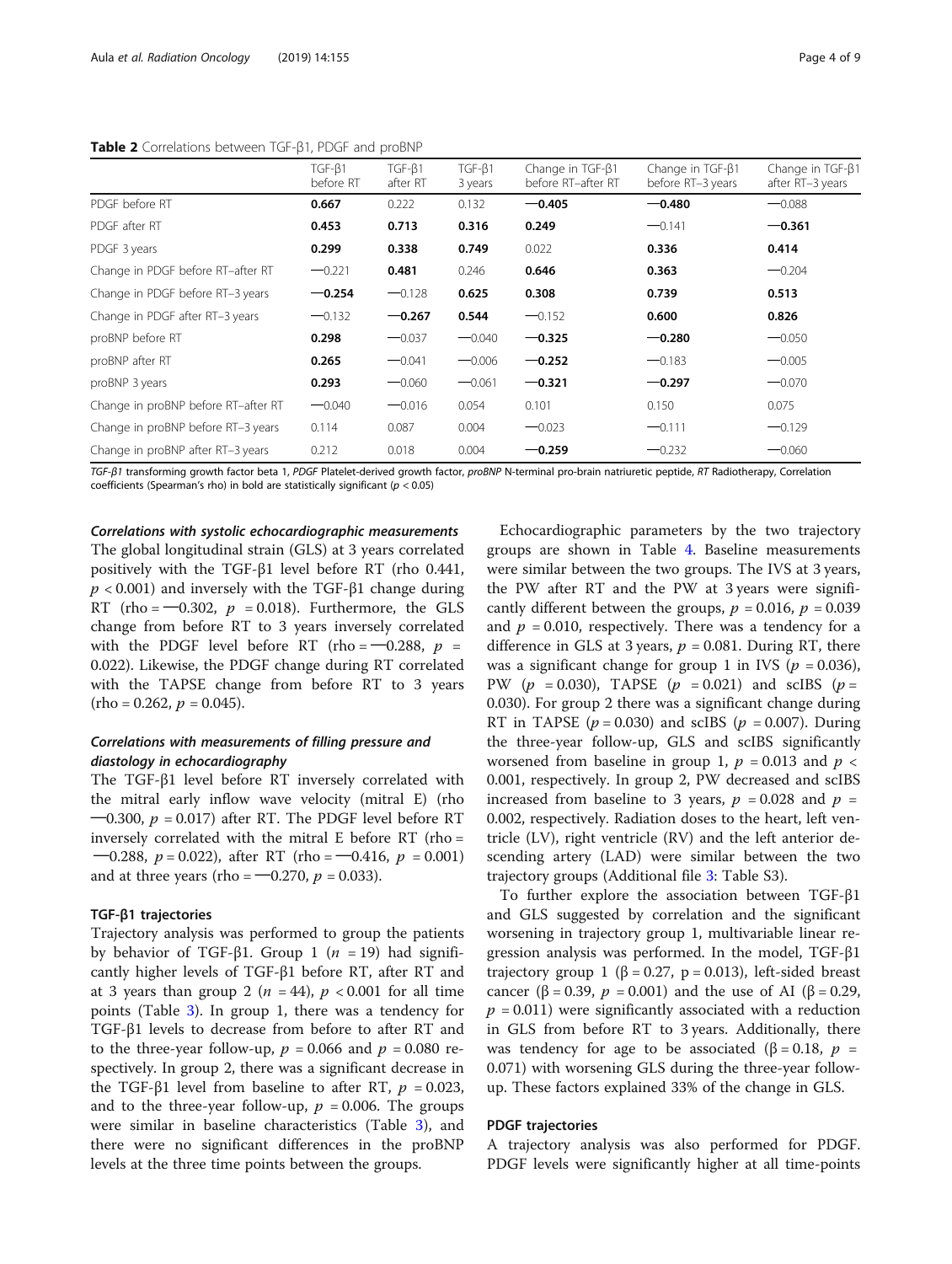|                                             | n  | Group 1          | n  | Group 2             | р       |
|---------------------------------------------|----|------------------|----|---------------------|---------|
| TGF-ß1 before RT (ng/ml) Md (IQR)           | 19 | 25.6 (22.3-28.6) | 44 | 17.8 (15.9-19.9)    | < 0.001 |
| TGF-ß1 after RT (ng/ml), Md (IQR)           | 19 | 23.9 (21.3-25.2) | 44 | $16.3(13.7-19.1)$   | < 0.001 |
| TGF- $\beta$ 1 at 3 years (ng/ml), Md (IQR) | 19 | 22.4 (18.8-25.8) | 44 | $15.0(12.1 - 18.8)$ | < 0.001 |
| Age, Md (IQR)                               | 19 | 64 (58-66)       | 44 | 64 (59-68)          | 0.752   |
| BMI, Md (IQR)                               | 19 | 26.9 (24.8-32.3) | 44 | $25.7(24.1-28.7)$   | 0.110   |
| Left-sided BC, n (%)                        | 19 | 14(73.7)         | 44 | 36 (81.8)           | 0.508   |
| Al-use, n (%)                               | 19 | 6(31.2)          | 44 | 15(34.1)            | 1.000   |
| Tamoxifen use, n (%)                        | 19 | 2(10.5)          | 44 | 4(9.1)              | 1.000   |
| ACE or ARB use, n (%)                       | 19 | 5(26.3)          | 44 | 12(27.3)            | 1.000   |
| ASA use, n (%)                              | 19 | 1(5.3)           | 44 | 4(9.1)              | 1.000   |
| Beta-blocker use, n (%)                     | 19 | 4(21.1)          | 44 | 7(15.9)             | 0.721   |
| Statin use, n (%)                           | 19 | 3(15.8)          | 44 | 10(22.7)            | 0.738   |
| CAD, n (%)                                  | 19 | 2(10.5)          | 44 | 1(2.3)              | 0.214   |
| Diabetes, n (%)                             | 17 | 3(17.6)          | 42 | 2(4.8)              | 0.138   |
| Hypertension, n (%)                         | 19 | 9(47.4)          | 44 | 15(34.1)            | 0.400   |
| Hypothyroidism, n (%)                       | 19 | 3(15.8)          | 44 | 7(15.9)             | 1.000   |
| Smoking, n (%)                              | 19 | 2(10.5)          | 44 | 5(11.4)             | 1.000   |

<span id="page-4-0"></span>Table 3 TGF-β1 levels and baseline characteristics according to two groups determined by a TGF-β1 trajectory analysis

TGF-β1 Transforming growth factor beta 1, RT Radiotherapy, Md Median, IQR Interquartile range, BMI Body mass index, BC Breast cancer, AI Aromatase inhibitor, ACE Angiotensin converting enzyme inhibitor, ARB Angiotensin II receptor blocker, ASA Low dose acetylsalicylic acid, CAD Coronary artery disease, Diabetes Use of diabetes medication

in group 1 (*n* = 8) than in group 2 (*n* = 55),  $p < 0.001$ (Additional file [4](#page-6-0): Table S4) for all time-points. The groups did not differ in baseline characteristics (Additional file [4](#page-6-0): Table S4). The change in PDGF was only significant in group 2 from before to after RT,  $p = 0.001$ .

Only scIBS at 3 years was significantly higher in group 1 than group 2,  $p = 0.044$ . The elevated PDGF levels in group 1 were not associated with more changes in echocardiographic parameters, but the group 1 was too small for a meaningful comparison (Additional file [5](#page-6-0): Table S5). Furthermore, radiation doses to the heart, LV, RV or LAD were similar in the groups (Additional file [4](#page-6-0): Table S4).

# **Discussion**

# Elevated baseline TGF-β1 associates with echocardiographic changes

The most important finding in our study was the association of elevated TGF-β1 before RT with a decline in LV systolic function, namely, impairment in GLS during the three-year follow-up. This association was apparent in the correlation between TGF-β1 and GLS at 3 years and further with the trajectory analysis in which patients were grouped into two groups according to TGF-β1 behavior. Group 1 had significantly higher baseline TGF $β1$  levels than group 2. At baseline, the echocardiographic parameters were similar, but RT induced a thickening of the IVS and PW during RT in group 1, but not in group 2. These changes most likely depict RT-

induced inflammatory changes. During the three-year follow-up, group 1 had a significant worsening of GLS and group 2 did not. In multivariable analysis, the trajectory group 1 remained a significant factor in predicting GLS worsening during the 3 years in addition to AI use and left-sided breast cancer, which we have reported in earlier to affect echocardiographic parameters [[12,](#page-7-0) [13](#page-7-0)]. Left-sided breast cancer associates with higher radiation doses to the heart [[19\]](#page-7-0), which probably explains the significance of the side. Radiation dose is a significant factor determining cardiovascular risk of breast cancer patients and dose-volume constraints are in clinical use to decrease this risk [[20\]](#page-7-0). Radiation doses were similar between the groups, as the grouping mostly reflects a difference in baseline TGF-β1. The worsening in GLS is probably the most clinically significant echocardiographic change, as GLS is an excellent early predictor of major adverse cardiac events  $[21]$  $[21]$ . Additionally, the correlation between the levels of TGF-β1 and proBNP, an accepted marker of heart failure [\[22](#page-7-0)], at all three timepoints further supports the association of elevated TGFβ1 levels and cardiovascular changes.

In previous literature, two other studies with adjuvant external beam RT [\[8\]](#page-7-0) and intracavitary partial breast brachytherapy [[9\]](#page-7-0) reported elevated circulating baseline TGF-β1 levels in patients who developed radiation-induced fibrosis of the breast. Studies with genetic mutations also support the idea that baseline TGF-β1 levels may predispose individuals to normal tissue toxicity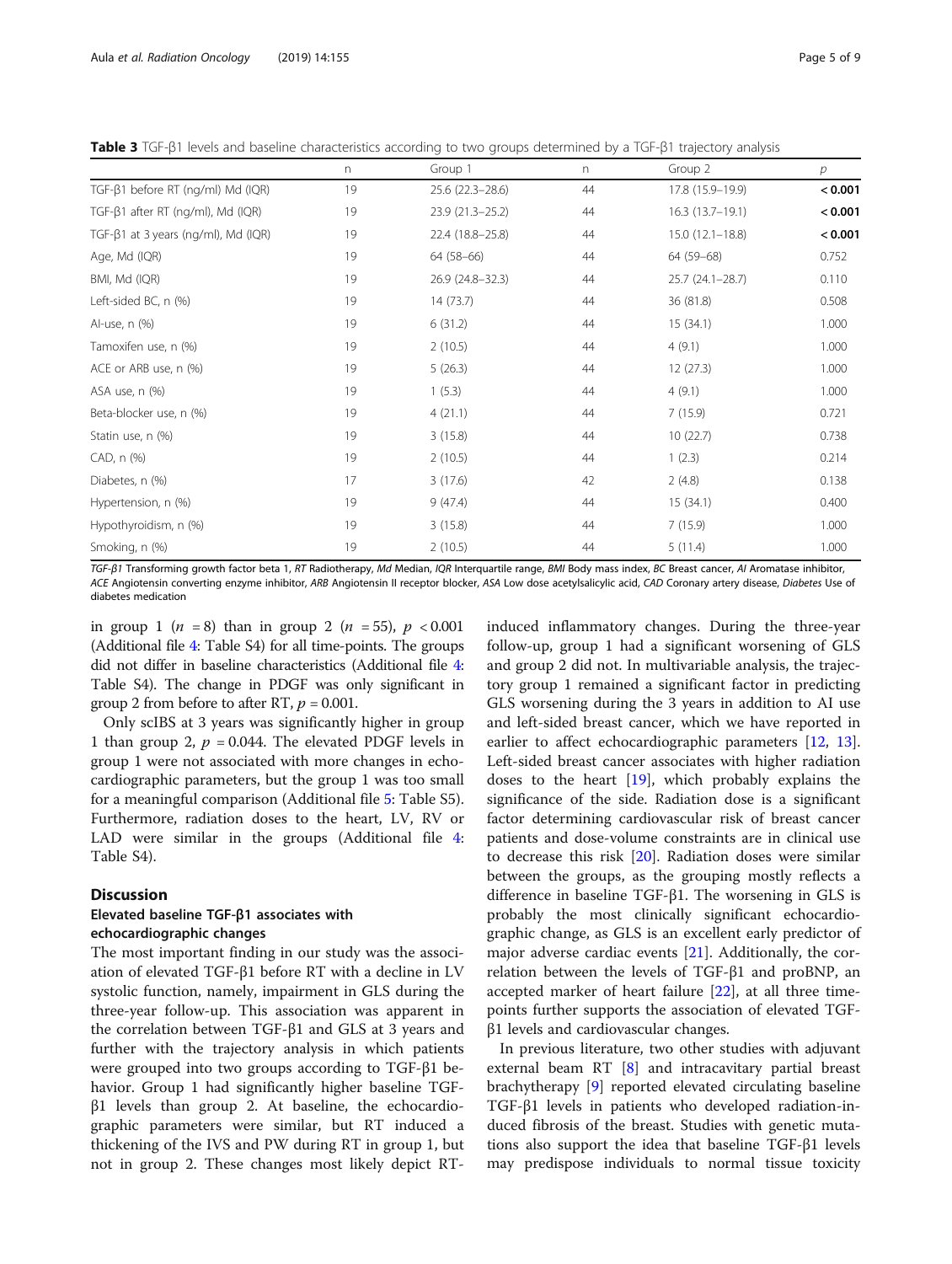<span id="page-5-0"></span>

|                                                                                                                                                                                                                                                                                                                                                                                                                                                                                                                                                                                                                                                                                                                                                                                                                                    |                |           | Group 1 ( $n = 19$ )            |           |                       |           |                     |                |          | Group 2 (n              | $=44$            |         |                      |           |                       |             |           |
|------------------------------------------------------------------------------------------------------------------------------------------------------------------------------------------------------------------------------------------------------------------------------------------------------------------------------------------------------------------------------------------------------------------------------------------------------------------------------------------------------------------------------------------------------------------------------------------------------------------------------------------------------------------------------------------------------------------------------------------------------------------------------------------------------------------------------------|----------------|-----------|---------------------------------|-----------|-----------------------|-----------|---------------------|----------------|----------|-------------------------|------------------|---------|----------------------|-----------|-----------------------|-------------|-----------|
|                                                                                                                                                                                                                                                                                                                                                                                                                                                                                                                                                                                                                                                                                                                                                                                                                                    |                | Before RT |                                 | After RT  |                       | 3year     |                     |                |          | Before RT               |                  | After   | $\approx$            | 3 year    |                       |             |           |
|                                                                                                                                                                                                                                                                                                                                                                                                                                                                                                                                                                                                                                                                                                                                                                                                                                    | $\subset$      | <b>Md</b> | (10R)                           | <b>Md</b> | (10R)                 | Md        | (IOR)               | $\overline{c}$ | $\alpha$ | $\leq$<br>$\subset$     | (10R)            | w       | $\widetilde{\Xi}$    | <b>Md</b> | (1QR)                 | $\bar{a}$   | $\beta^2$ |
| LV measurements                                                                                                                                                                                                                                                                                                                                                                                                                                                                                                                                                                                                                                                                                                                                                                                                                    |                |           |                                 |           |                       |           |                     |                |          |                         |                  |         |                      |           |                       |             |           |
| LVEDD (mm)                                                                                                                                                                                                                                                                                                                                                                                                                                                                                                                                                                                                                                                                                                                                                                                                                         |                | 19 46.0   | $(44.0 - 48.0)$                 | 45.0      | $(44.0 - 50.0)$       | 46.0      | $(42.0 - 50.0)$     | 0.513          | 0.446    | 44 46.0                 | $(44.0 - 47.0)$  | 46.0    | $(43.3 - 47.0)$      | 45.0      | $(43.0 - 47.0)$       | 0.904       | 0.654     |
| LVESD (mm)                                                                                                                                                                                                                                                                                                                                                                                                                                                                                                                                                                                                                                                                                                                                                                                                                         | $\overline{6}$ | 31.0      | $(29.0 - 34.0)$                 | 32.0      | $(28.0 - 34.0)$       | 31.0      | $(29.0 - 35.0)$     | 0.854          | 0.954    | 31.0<br>$\overline{4}$  | $(29.0 - 32.8)$  | 30.5    | $(29.0 - 31.8)$      | 30.0      | $(29.0 - 32.0)$       | 0.781       | 0.896     |
| IVS (mm)                                                                                                                                                                                                                                                                                                                                                                                                                                                                                                                                                                                                                                                                                                                                                                                                                           | $\overline{9}$ | 10.0      | $(9.0 - 1.0)$                   | 11.0      | $0.0 - 12.0$          | 11.0      | $(10.0 - 11.0)$     | 0.036          | 0.157    | 10.0<br>4               | $(0.11 - 0.9)$   | 10.0    | $(0.11 - 0.9)$       | 10.0      | $(9.0 - 11.0)$        | 0.378       | 0.775     |
| PW (mm)                                                                                                                                                                                                                                                                                                                                                                                                                                                                                                                                                                                                                                                                                                                                                                                                                            | $\overline{6}$ | 10.0      | $(9.0 - 11.0)$                  | 11.0      | $0.0 - 12.0$          | 9.0       | $(10.0 - 11.0)$     | 0.030          | 0.434    | 10.0<br>$\overline{4}$  | $(0.11 - 0.9)$   | 10.0    | $(9.3 - 11.0)$       | 9.0       | $(8.3 - 10.0)$        | 0.144       | 0.028     |
| LV systolic function                                                                                                                                                                                                                                                                                                                                                                                                                                                                                                                                                                                                                                                                                                                                                                                                               |                |           |                                 |           |                       |           |                     |                |          |                         |                  |         |                      |           |                       |             |           |
| LV EF (%)                                                                                                                                                                                                                                                                                                                                                                                                                                                                                                                                                                                                                                                                                                                                                                                                                          |                | 19 62.0   | $(56.0 - 65.0$                  | 61.0      | $(58.0 - 65.0)$       | 60.0      | $(57.0 - 63.0)$     | 0.886          | 0.144    | 62.0<br>$\ddot{4}$      | $(60.0 - 65.0$   | $\Im$   | $59.3 - 65.0$        | 61.5      | $(57.0 - 63.0)$       | 1.000       | 0.092     |
| $GLS$ $(%)$                                                                                                                                                                                                                                                                                                                                                                                                                                                                                                                                                                                                                                                                                                                                                                                                                        |                |           | $17 - 17.0 (-20.5 -$<br>$-16.0$ | $-17.0$   | $(-19.5 -$<br>$-15.5$ | $-16.0$   | $(-18.5$<br>$-14.0$ | 0.373          | 0.006    | $44 - 18.0$             | $-8e$<br>$-15.0$ | $-17.0$ | $-20.0 -$<br>$-15.0$ | $-180$    | $(-20.0 -$<br>$-16.0$ | 0.159       | 0.762     |
| LV diastolic function                                                                                                                                                                                                                                                                                                                                                                                                                                                                                                                                                                                                                                                                                                                                                                                                              |                |           |                                 |           |                       |           |                     |                |          |                         |                  |         |                      |           |                       |             |           |
| Mitral inflow E<br>$\left(\text{cm/s}\right)$                                                                                                                                                                                                                                                                                                                                                                                                                                                                                                                                                                                                                                                                                                                                                                                      | $\overline{6}$ | 73.5      | $(66.2 - 81.9)$                 | 66.1      | $(57.2 - 79.0)$       | 66.2      | $(61.7 - 78.4)$     | 0.113          | 0.106    | 75.4<br>$\frac{4}{3}$   | $(63.8 - 87.3)$  | 72.4    | $(60.3 - 80.0)$      | 71.4      | $(62.0 - 89.0)$       | 0.139       | 0.242     |
| Ee' ratio                                                                                                                                                                                                                                                                                                                                                                                                                                                                                                                                                                                                                                                                                                                                                                                                                          | $\overline{0}$ | 83        | $(6.8 - 10.2)$                  | 7.8       | $(7.1 - 11.1)$        | $\approx$ | $(7.1 - 10.2)$      | 0.701          | 0.347    | 9.5<br>4                | $(7.7 - 11.4)$   | 93      | $(7.1 - 10.2)$       | 8.9       | $(7.7 - 11.0)$        | 0.076       | 0.337     |
| RV function                                                                                                                                                                                                                                                                                                                                                                                                                                                                                                                                                                                                                                                                                                                                                                                                                        |                |           |                                 |           |                       |           |                     |                |          |                         |                  |         |                      |           |                       |             |           |
| TAPSE (mm)                                                                                                                                                                                                                                                                                                                                                                                                                                                                                                                                                                                                                                                                                                                                                                                                                         |                | 17 24.0   | $(21.0 - 28.0)$                 | 21.0      | $8.5 - 24.5$<br>Ξ     | 22.0      | $(20.5 - 27.5)$     | 0.021          | 0.363    | 24.5<br>$\overline{42}$ | $(20.8 - 27.3)$  | 22.0    | $(19.0 - 26.0)$      | 24.0      | $(20.0 - 26.0)$       | 0.001       | 0.119     |
| TR gradient<br>(mmHg)                                                                                                                                                                                                                                                                                                                                                                                                                                                                                                                                                                                                                                                                                                                                                                                                              | 12, 21.0       |           | $(18.3 - 26.0)$                 | 20.5      | $7.3 - 24.0$<br>Ξ     | 23.5      | $(19.3 - 28.5)$     | 0.351          | 0.381    | 21.0<br>35              | $(17.0 - 25.0)$  | 22.0    | $(19.0 - 24.0)$      | 24.0      | $(20.0 - 29.0$        | 0.811       | 0.001     |
| Tissue characterization                                                                                                                                                                                                                                                                                                                                                                                                                                                                                                                                                                                                                                                                                                                                                                                                            |                |           |                                 |           |                       |           |                     |                |          |                         |                  |         |                      |           |                       |             |           |
| sclBS (dB)                                                                                                                                                                                                                                                                                                                                                                                                                                                                                                                                                                                                                                                                                                                                                                                                                         |                | 17 15.5   | $(12.5 - 21.3)$                 | 19.5      | $(13.7 - 25.1)$       | 23.3      | $(20.1 - 25.8)$     | 0.031          | 0.001    | 44 17.6                 | $(14.1 - 22.1)$  | 19.6    | $(16.3 - 24.2)$      | 20.3      | $(18.8 - 22.8)$       | 0.007 0.002 |           |
| rcIBS (dB)                                                                                                                                                                                                                                                                                                                                                                                                                                                                                                                                                                                                                                                                                                                                                                                                                         | 17 18.7        |           | $(14.8 - 21.8)$                 | 22.9      | $(20.1 - 25.9)$       | 23.5      | $(19.1 - 27.0)$     | 0.011          | 0.013    | 21.1<br>4               | $(17.1 - 24.6)$  | 23.0    | $(18.0 - 26.9)$      | 24.1      | $(20.3 - 27.0)$       | 0.208       | 0.021     |
| pcIBS (dB)                                                                                                                                                                                                                                                                                                                                                                                                                                                                                                                                                                                                                                                                                                                                                                                                                         | 1710.3         |           | $(7.6 - 11.9)$                  | 9.2       | $(8.2 - 12.1)$        | 9.4       | $(6.5 - 13.1)$      | 0.579          | 0.854    | 9.8<br>43               | $(6.8 - 13.9)$   | 10.3    | $(8.3 - 12.5)$       | 10.5      | $(6.8 - 13.4)$        | 0.888       | 0.959     |
| Ee' Pulsed tissue doppler e' velocity, RV Right ventricle, TAPSE Tricuspid annular plane systolic excursion, TR gradient Tricuspid regurgitation maximal gradient, scl8S Septal calibrated integrated backscatter, rcl8S Right<br>diastolic diameter, LVESD Left ventricle end systolic diameter, IVS Interventricular septum thickness, PW Posterior wall thickness, EF Ejection faction, GLS Global longitudinal strain, Mitrol inflow E First peak of diastol<br>TGF-β1 Transforming growth factor beta 1, <i>RT</i> Radiotherapy, <i>Md</i> Median, IQR Interquartile range, p <sup>1</sup> p-value for before to after T, p <sup>2</sup> p-value for before to 3 years after RT, LIV Left ventricle, LIVEDD Left ventricle<br>ventricle integrated backscatter, pcIBS Posterior wall of left ventricle integrated backscatter |                |           |                                 |           |                       |           |                     |                |          |                         |                  |         |                      |           |                       |             |           |

Table 4 Echocardiographic measurements according to TGF-81 trajectory groups Table 4 Echocardiographic measurements according to TGF-β1 trajectory groups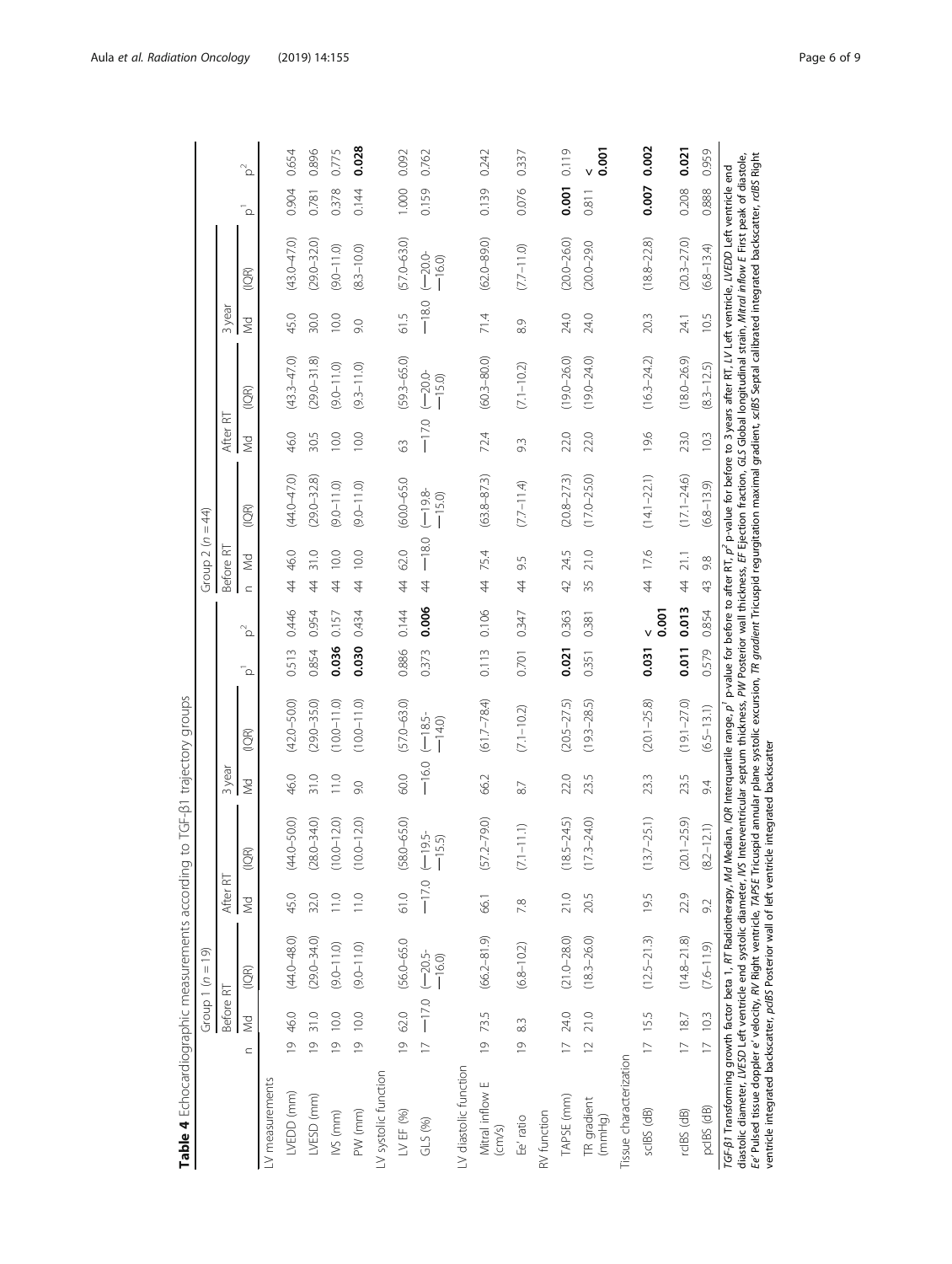<span id="page-6-0"></span>from RT. Circulating levels of TGF-β1 are, at least partially, controlled genetically [\[3](#page-7-0)]. The TGF-β1 C-509 T variant allele (rs1800469) is associated with elevated levels of circulating TGF-β1 [\[3](#page-7-0)]. Prospective studies present contradictory evidence of the association between TGF-β1 C-509 T variant allele and radiation-induced fibrosis of the breast [[4,](#page-7-0) [5](#page-7-0)]. There is some evidence that mutations in TGF-β1 genes are linked to cardiovascular risk. In patients receiving postoperative RT for breast cancer, patients with the TGF- $\beta$ 1 29C > T variant allele, associated with low TGF-β1 levels, had an increased cardiovascular risk with HR 1.79. However, in this study, there was no association between CV mortality and radiation dose [[7\]](#page-7-0). Furthermore, the role of TGF-β1 is not clear in cardiovascular diseases. The evidence on the role of TGF-β1 in atherosclerosis is contradictory, but most studies suggest TGF-β1 inhibits atherosclerosis [[23](#page-8-0)]. In contrast, elevated levels of TGF-β1 are associated with, for example, hypertrophic cardiomyopathy [[23](#page-8-0)].

# Changes in TGF-β1 levels

Earlier, we reported that TGF-β1 and PDGF decrease during RT [\[10](#page-7-0)], but this study shows that TGF-β1 remains at a lower level at 3 years compared to before RT. The decreases were small but statistically significant. In a suggested model, RT is thought to induce a cytokine release [[2](#page-7-0)], but since we only have measurements for before and after RT, a cytokine release could have taken place earlier during the RT course. One previous study with intraoperative RT (IORT) for breast cancer reported that IORT had no effect on the TGF-β1 levels measured from wound fluid [\[24](#page-8-0)]. We found that a decrease in TGF-β1 during RT and the three-year followup correlated with worsening LV systolic function e.g. GLS. Additionally, the three-year change was correlated with an increased echodensity of the myocardium, scIBS, and LV measurements. The inverse correlations between the change in TGF-β1 levels and proBNP levels, further suggest that the decrease in TGF-β1 may be associated with an increased cardiovascular risk.

# PDGF levels and associations with echocardiographic measurements

We also found associations between elevated baseline PDGF levels and LV systolic function, e.g. worsening GLS, and LV diastolic function, e.g. decreased mitral E. The change in PDGF during RT also predicted impairment in GLS over 3 years. The trajectory analysis did not further support the usability of PDGF in predicting RT-induced echocardiographic changes. Additionally, there were no correlations between PDGF and proBNP. Therefore, despite the strong correlation between the two biomarkers, TGF-β1 seems to be more usable than PDGF in predicting the cardiovascular effects of RT. To our knowledge, no previous studies exist about the PDGF and RT-induced toxicity in humans.

# Limitations

Although we now present results with 3 years of followup, the follow-up time is still short, considering that the increased risk of cardiovascular effects of RT takes years to manifest. Longer follow-up will show whether the echocardiographic changes lead to clinical cardiovascular morbidity. This may require larger studies than ours. Additionally, the underlying cause of elevation of TGFβ1 is not known nor do we have information on how well other risk factors of cardiovascular diseases, such as elevated blood pressure, diabetes, and hyperlipidemia, are controlled in the patients. These factors could influence the results.

# Conclusions

Our finding supports that elevated TGF-β1 before RT is a risk factor for the susceptibility to normal tissue toxicity and is associated with RT-induced changes in echocardiography, namely, impairment in GLS, a measure of LV systolic function. An elevated TGF-β1 level is an independent risk factor for the impairment in GLS in addition to AI use and left-sided breast cancer, which is likely due to higher radiation doses in left-sided breast cancer. Furthermore, a decrease in TGF-β1 during the three-year follow-up also correlated with echocardiographic changes. More studies and longer follow-up are needed to confirm whether elevated TGF-β1 can be used to determine which patients are at an increased risk for radiation-induced heart disease. Further, this information could even be useful when designing future cardioprotective trials.

# Additional files

[Additional file 1:](https://doi.org/10.1186/s13014-019-1366-1) Table S1. Echocardiographic measurements in the whole study population. (DOCX 33 kb)

[Additional file 2:](https://doi.org/10.1186/s13014-019-1366-1) Table S2. Echocardiographic measurements with significant correlations with TGF-β1 and PDGF after RT and at 3 years. (DOCX 30 kb)

[Additional file 3:](https://doi.org/10.1186/s13014-019-1366-1) Table S3. Radiation doses to the heart according to groups determined by TGF-β1 trajectory analysis. (DOCX 31 kb)

[Additional file 4:](https://doi.org/10.1186/s13014-019-1366-1) Table S4. PDGF levels and baseline characteristics according to groups determined by PDGF trajectory analysis. (DOCX 33 kb)

[Additional file 5:](https://doi.org/10.1186/s13014-019-1366-1) Table S5. Echocardiographic measurements according to PDGF trajectory groups. (DOCX 38 kb)

### Abbreviations

ACE: Angiotensin converting enzyme inhibitor; AI: Aromatase inhibitor; ARB: Angiotensin II receptor blocker; ASA: Low dose acetylsalicylic acid; BMI: Body mass index; CAD: Coronary artery disease; DCIS: Ductal carcinoma in situ; Ee': Pulsed tissue doppler e' velocity; EF: Ejection fraction; GLS: Global longitudinal strain; IQR: Interquartile range; IVS: Interventricular septum thickness; LV: Left ventricle; LVEDD: Left ventricle end diastolic diameter;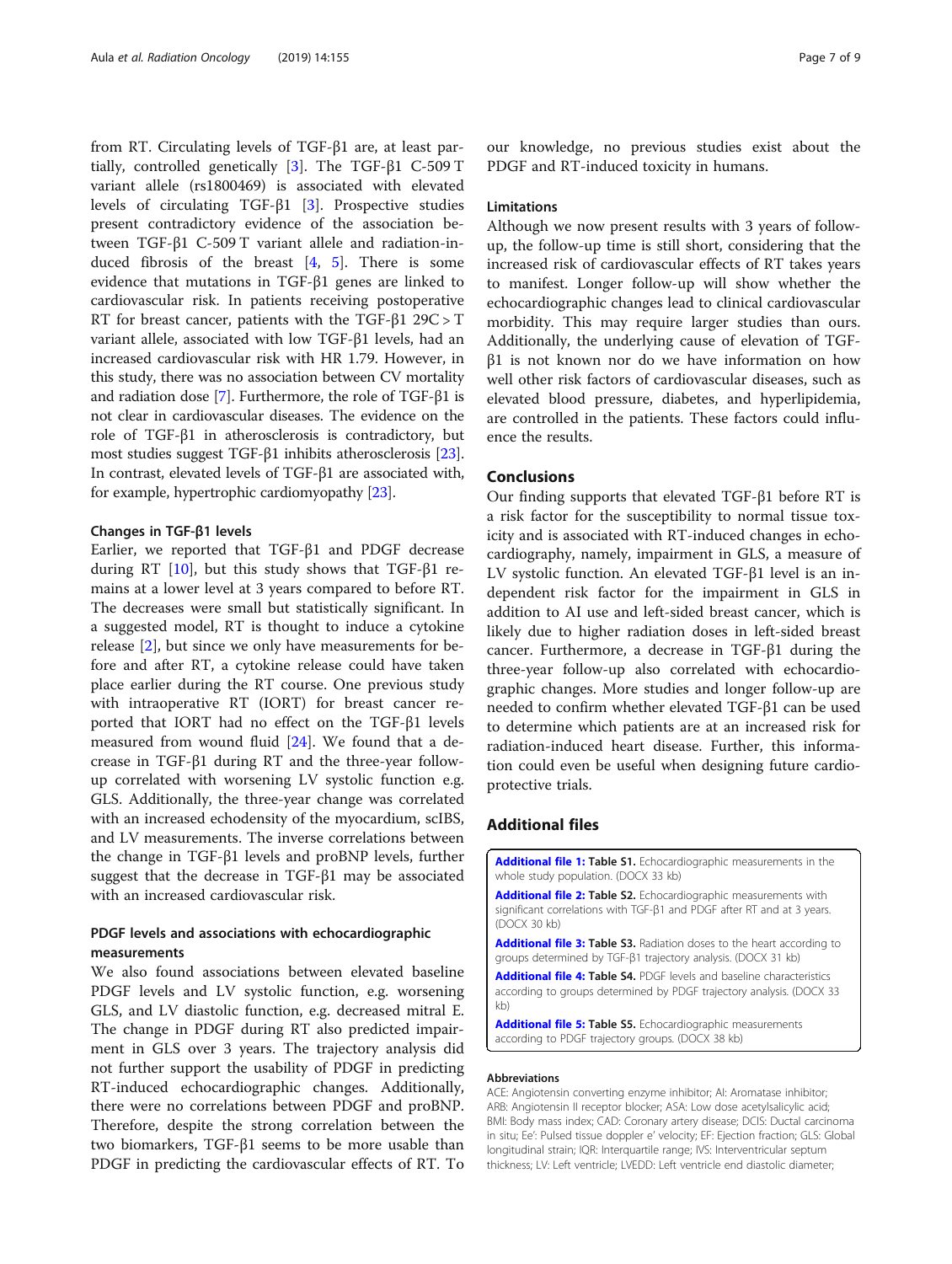<span id="page-7-0"></span>LVESD: Left ventricle end systolic diameter; Md: Median; Mitral inflow E: First peak of diastole; pcIBS: Posterior wall of left ventricle integrated backscatter; PDGF: Platelet-derived growth factor; proBNP: N-terminal pro-brain natriuretic peptide; PTV: Planning target volume; PW: Posterior wall thickness; rcIBS: Right ventricle integrated backscatter; RT: Radiotherapy; RV: Right ventricle; scIBS: Septal calibrated integrated backscatter; TAPSE: Tricuspid annular plane systolic excursion; TGF-β1: Transforming growth factor beta 1; TR gradient: Tricuspid regurgitation maximal gradient

#### Acknowledgements

Ms. Salla Hietakangas is acknowledged for excellent technical assistance.

#### Authors' contributions

HA prepared the draft of the manuscript and all other authors provided critical revisions of the content. HA, TS, ST, MH, VV, PR, EM and PK contributed to the conception or design of the study. MH and EM were responsible for the analysis of the samples. HA and TL performed and interpreted statistical analyses. All authors read and approved the final manuscript.

### Funding

Financial support was provided by the Seppo Nieminen fund (150620 and 150636), the Ida Montin foundation (20180260), the Finnish Society for Oncology, the Finnish cultural foundation (Pirkanmaa regional fund 50181690), the competitive state financing of the expert responsibility area of the Tampere University Hospital and the Paulo Foundation. The funding sources had no involvement in the collection, analysis and interpretation of data, in the writing of the report or in the decision to submit the article for publication.

### Availability of data and materials

The datasets used and analyzed during the current study are available from the corresponding author on reasonable request.

#### Ethics approval and consent to participate

The Tampere University hospital ethics committee approved the study (R10160) and informed consent was obtained from all participants.

#### Consent for publication

Not applicable.

# Competing interests

The authors declare that they have no competing interests.

#### Author details

<sup>1</sup> Faculty of Medicine and Health Technology, Tampere University, 33014 Tampere, Finland. <sup>2</sup>Department of Oncology, Tampere University Hospital, PO Box 2000, 33521 Tampere, Finland. <sup>3</sup>Heart Hospital, Tampere University Hospital, PO Box 2000, 33521 Tampere, Finland. <sup>4</sup>Department of Cardiology, Heart and Lung Center, Helsinki University Hospital, PO Box 340, 00029 HUS Helsinki, Finland. <sup>5</sup>Research, Innovation and Development Center, Tampere University Hospital, PO Box 2000, 33521 Tampere, Finland. <sup>6</sup>Health Sciences, Faculty of Social Sciences, Tampere University, 33014 Tampere, Finland. <sup>7</sup>The Immunopharmacology Research Group, Faculty of Medicine and Health Technology, Tampere University and Tampere University Hospital, 33014 Tampere, Finland.

### Received: 14 May 2019 Accepted: 22 August 2019 Published online: 30 August 2019

### References

- 1. Cheng Y, Nie X, Ji C, Lin X, Liu L, Chen X, et al. Long-term cardiovascular risk after radiotherapy in women with breast Cancer. J Am Heart Assoc. 2017;6. <https://doi.org/10.1161/JAHA.117.005633>.
- Yarnold J, Vozenin Brotons M-C. Pathogenetic mechanisms in radiation fibrosis. Radiother Oncol. 2010;97:149–61. [https://doi.org/10.1016/j.](https://doi.org/10.1016/j.radonc.2010.09.002) [radonc.2010.09.002](https://doi.org/10.1016/j.radonc.2010.09.002).
- 3. Frangogiannis NG. Cardiac fibrosis: cell biological mechanisms, molecular pathways and therapeutic opportunities. Mol Asp Med. 2018. [https://doi.](https://doi.org/10.1016/j.mam.2018.07.001) [org/10.1016/j.mam.2018.07.001.](https://doi.org/10.1016/j.mam.2018.07.001)
- Grainger DJ, Heathcote K, Chiano M, Snieder H, Kemp PR, Metcalfe JC, et al. Genetic control of the circulating concentration of transforming growth factor type beta1. Hum Mol Genet. 1999;8:93–7.
- 6. Grossberg AJ, Lei X, Xu T, Shaitelman SF, Hoffman KE, Bloom ES, et al. Association of Transforming Growth Factor β polymorphism C−509T with radiation-induced fibrosis among patients with early-stage breast Cancer. JAMA Oncol. 2018. [https://doi.org/10.1001/jamaoncol.2018.2583.](https://doi.org/10.1001/jamaoncol.2018.2583)
- 7. Hilbers FSM, Boekel NB, van den Broek AJ, van Hien R, Cornelissen S, Aleman BMP, et al. Genetic variants in TGFβ-1 and PAI-1 as possible risk factors for cardiovascular disease after radiotherapy for breast cancer. Radiother Oncol. 2012;102:115–21. [https://doi.org/10.1016/j.](https://doi.org/10.1016/j.radonc.2011.10.017) [radonc.2011.10.017](https://doi.org/10.1016/j.radonc.2011.10.017).
- 8. Li C, Wilson PB, Levine E, Barber J, Stewart AL, Kumar S. TGF-beta1 levels in pre-treatment plasma identify breast cancer patients at risk of developing post-radiotherapy fibrosis. Int J Cancer. 1999;84:155–9.
- 9. Boothe DL, Coplowitz S, Greenwood E, Barney CL, Christos PJ, Parashar B, et al. Transforming growth factor β-1 (TGF-β1) is a serum biomarker of radiation induced fibrosis in patients treated with Intracavitary accelerated partial breast irradiation: preliminary results of a prospective study. Int J Radiat Oncol Biol Phys. 2013;87:1030–6. [https://doi.org/10.1016/j.ijrobp.2013.08.045.](https://doi.org/10.1016/j.ijrobp.2013.08.045)
- 10. Aula H, Skyttä T, Tuohinen S, Luukkaala T, Hämäläinen M, Virtanen V, et al. Decreases in TGF-β1 and PDGF levels are associated with echocardiographic changes during adjuvant radiotherapy for breast cancer. Radiat Oncol. 2018;13:201. [https://doi.org/10.1186/s13014-01](https://doi.org/10.1186/s13014-018-1150-7.) [8-1150-7.](https://doi.org/10.1186/s13014-018-1150-7.)
- 11. Tuohinen SS, Skytta T, Virtanen V, Luukkaala T, Kellokumpu-Lehtinen P-L, Raatikainen P. Early effects of adjuvant breast cancer radiotherapy on right ventricular systolic and diastolic function. Anticancer Res. 2015;35:2141–7.
- 12. Skytta T, Tuohinen S, Virtanen V, Raatikainen P, Kellokumpu-Lehtinen P-L. The concurrent use of aromatase inhibitors and radiotherapy induces echocardiographic changes in patients with breast cancer. Anticancer Res. 2015;35:1559–66.
- 13. Tuohinen SS, Skytta T, Poutanen T, Huhtala H, Virtanen V, Kellokumpu -Lehtinen P-L, et al. Radiotherapy-induced global and regional differences in early-stage left-sided versus right-sided breast cancer patients: speckle tracking echocardiography study. Int J Cardiovasc Imaging. 2017;33:463–72. [https://doi.org/10.1007/s10554-016-1021-y.](https://doi.org/10.1007/s10554-016-1021-y)
- 14. Tuohinen SS, Skytta T, Virtanen V, Virtanen M, Luukkaala T, Kellokumpu-Lehtinen P-L, et al. Detection of radiotherapy-induced myocardial changes by ultrasound tissue characterisation in patients with breast cancer. Int J Cardiovasc Imaging. 2016;32:767–76. [https://](https://doi.org/10.1007/s10554-016-0837-9) [doi.org/10.1007/s10554-016-0837-9.](https://doi.org/10.1007/s10554-016-0837-9)
- 15. Nagin DS. Group-based modeling of development. Cambridge: Harvard Univesity Press; 2005. [https://doi.org/10.4159/9780674041318.](https://doi.org/10.4159/9780674041318)
- 16. Nagin DS, Odgers CL. Group-based trajectory modeling in clinical research. Annu Rev Clin Psychol. 2010;6:109–38. [https://doi.org/10.1146/annurev.](https://doi.org/10.1146/annurev.clinpsy.121208.131413) [clinpsy.121208.131413.](https://doi.org/10.1146/annurev.clinpsy.121208.131413)
- 17. Leisch F. FlexMix: A general framework for finite mixture models and latent glass regression in R, vol. 11; 2004.
- 18. R core team. R: a language and environment for statistical computing 2018.
- 19. Taylor CW, Nisbet A, McGale P, Darby SC. Cardiac exposures in breast Cancer radiotherapy: 1950s–1990s. Int J Radiat Oncol. 2007;69:1484–95. <https://doi.org/10.1016/j.ijrobp.2007.05.034>.
- 20. Gagliardi G, Constine LS, Moiseenko V, Correa C, Pierce LJ, Allen AM, et al. Radiation dose–volume effects in the heart. Int J Radiat Oncol. 2010;76:S77 –85. <https://doi.org/10.1016/j.ijrobp.2009.04.093>.
- 21. Kalam K, Otahal P, Marwick TH. Prognostic implications of global LV dysfunction: a systematic review and meta-analysis of global longitudinal strain and ejection fraction. Heart. 2014;100:1673–80. doi. [https://doi.org/1](https://doi.org/10.1136/heartjnl-2014-305538) [0.1136/heartjnl-2014-305538](https://doi.org/10.1136/heartjnl-2014-305538).
- 22. Yancy CW, Jessup M, Bozkurt B, Butler J, Casey DE, Colvin MM, et al. 2017 ACC/AHA/HFSA focused update of the 2013 ACCF/AHA guideline for the Management of Heart Failure: a report of the American College of Cardiology/American Heart Association task force on clinical practice guidelines and the heart failure Society of Amer. Circulation. 2017;136:e137 –61. [https://doi.org/10.1161/CIR.0000000000000509.](https://doi.org/10.1161/CIR.0000000000000509)